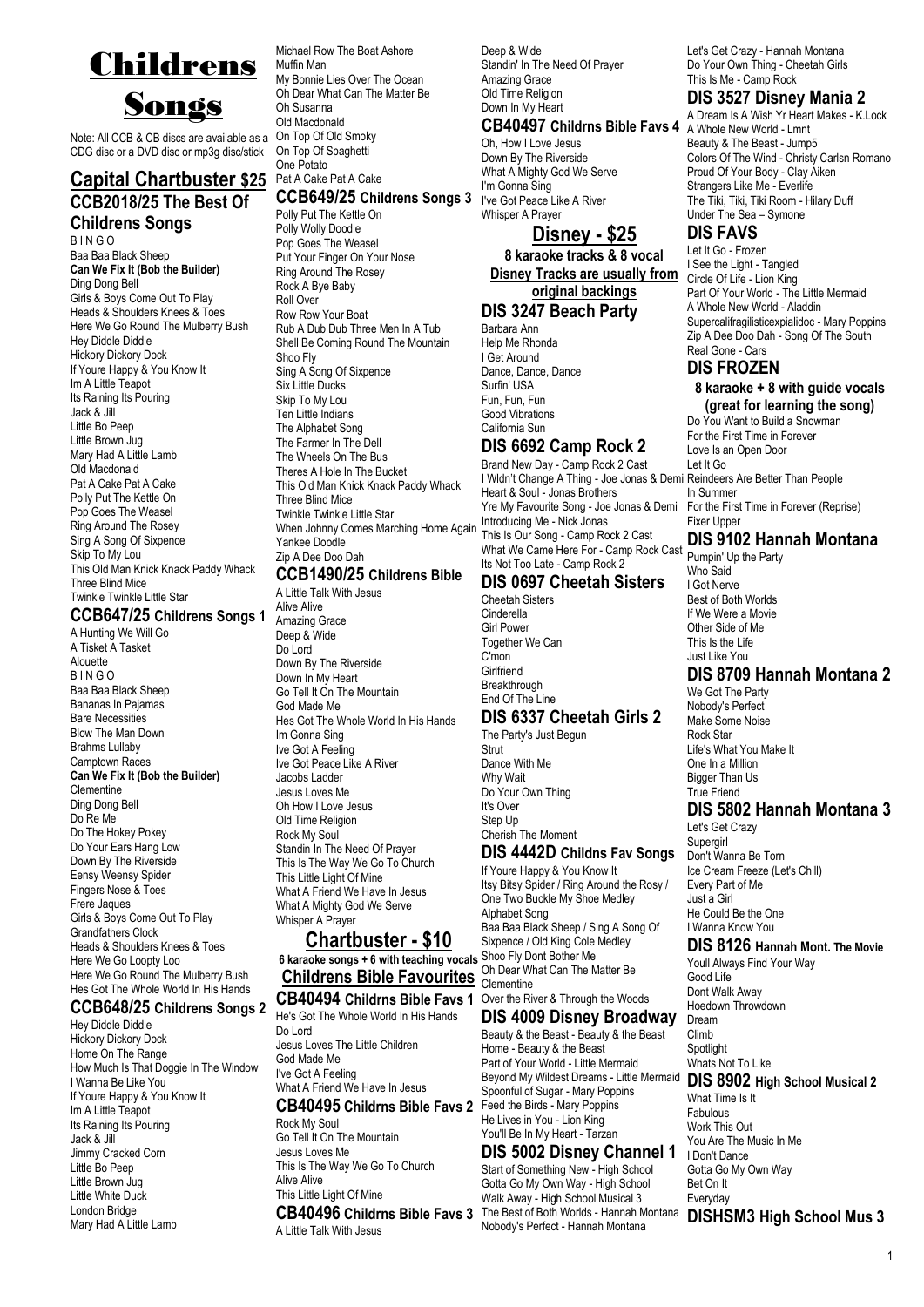Now or Never Right Here, Right Now I Want It All Can I Have This Dance Just Wanna Be With You Walk Away Scream Senior Year Spring Musical

### **DIS 3327 Hilary Duff**

Come Clean Why Not The Match What Dreams Are Made Of I Can't Wait Fly So Yesterday Our Lips Are Sealed

### **DIS 3907 Jesse McCartney**

Beautiful Soul She's No You Because You Live Good Life Best Day Of My Life What's Your Name Get Your Shine On That Was Then

### **DIS 2787 Kim Possible**

Call Me, Beep Me It's Just You Say the Word The Naked Mole Rap I'm Ready **Celebration** Could It Be Rappin' Drakken

#### **DIS 2717 Little Mermaid** Part of Your World

Under the Sea Les Poissons Poor Unfortunate Souls Kiss the Girl Home Colors Of The Wind God Help The Outcasts

### **DIS 0117 Lizzie McGuire**

I Can't Wait Why Not What Dreams Are Made Of Lizzie McGuire Theme Song The Tide Is High Supermodel Have A Nice Life Girl In The Band

### **DIS 12122 Miley Cyrus**

See You Again Start All Over G.N.O. (Girl's Night Out) Let's Dance East Northumberland High **Right Here** As I Am I Miss You

### **DIS MOANA**

### **8 karaoke + 8 with guide vocals (great for learning the song)**

Where You Are How Far Ill Go We Know The Way How Far Ill Go (Reprise) Youre Welcome Shiny I am Moana (Song Of The Ancestors) Know Who You Are

### **DISPP 1 Disney Party Pack Essential - \$25 5 disc set \$85**

Pumpin' Up the Party - Hannah Montana Who Said - Hannah Montana I Got Nerve - Hannah Montana

The Best of Both Worlds - Hannah Montana The Grand Old Duke Of York If We Were a Movie - Hannah Montana The Other Side of Me - Hannah Montana This Is the Life - Hannah Montana Just Like You - Hannah Montana We Got the Party - Hannah Montana 2 Nobody's Perfect - Hannah Montana 2 Make Some Noise - Hannah Montana 2 Rock Star - Hannah Montana 2 Life's What You Make It - Hannah Montana 2 Humpty Dumpty One in a Million - Hannah Montana 2 Bigger Than Us - Hannah Montana 2 True Friend - Hannah Montana 2 Start of Something New - High Schl Musical Get'cha Head in the Game - High S Musical Donkey Riding What I've Been Looking For - High Sl Musical Little Bo Peep When There Was Me & You - High S Musical One Man Went To Mow Bop to the Top - High School Musical Breaking Free - High School Musical We're All in This Together - High Sc Musical Soldier Soldier I Can't Take My Eyes Off You - High Sc Musl Oranges & Lemons Start of Something New (girl solo) - High SM This Old Man What Time Is It - High School Musical 2 Fabulous - High School Musical 2 Work This Out - High School Musical 2 You Are The Music In Me - High S Musical 2 I Am The Music Man I Don't Dance - High School Musical 2 Gotta Go My Own Way - High Sc Musical 2 Bet On It - High School Musical 2 Everyday - High School Musical 2 Play My Music - Camp Rock Gotta Find You - Camp Rock Start The Party - Camp Rock Who Will I Be - Camp Rock Here I Am - Camp Rock Too Cool - Camp Rock 2 Stars - Camp Rock

This Is Me - Camp Rock This is Me (GIRL SOLO) - Camp Rock **DIS 1867 Radio Disney**

Complicated - Avril Lavigne Invisible - Clay Aiken Why Not - Hilary Duff I'm A Believer - Monkees All Star - Smash Mouth So Yesterday - Hilary Duff Are You Happy Now - Michelle Branch YMCA - Village People

### **DIS 3817 Radio Disney 2**

Beautiful Soul - Jesse McCartney Breakaway - Kelly Clarkson 1985 - Bowling For Soup Do You Believe In Magic - Aly & AJ Tangled Up In Me - Skye Sweetnam Fly - Hilary Duff Drama Queen (That Girl) - Lindsay Lohan

### Everlife - I'm Over It **DIS 2777 That's So Raven**

**Supernatural** Shine We Are Family Ultimate More to Life, (There's Gotta Be) Jungle Boogie You Gotta Be That's So Raven (Theme Song) **DIS 3407 Theme Park Favs**

Ev'rybody Has A Laughing Place - Splash Mt **PSG 1493 - P.Pan / Wiz Oz** Bear Band Serenade - Country Bear Jmbree I've Gotta Crow - Peter Pan Grim, Grinning Ghosts - Haunted Mansion Remember When - Disney 50th Anniversary Ths Great Big Beautiful Tomorrow - Carousel It's A Small World - It's A Small World Yo Ho (Pirate's Life Me) - Pirates/Caribbean Heffalumps & Woozles - Winnie The Pooh

Old Macdonald Baa Baa Black Sheep Pop Goes The Weasel Simple Simon

Twinkle Twinkle Little Star Three Blind Mice Ten Green Bottles Heads Shoulders Knees & Toes The Wheels On The Bus Row Row Row Your Boat If You're Happy & You Know It Jack & Jill Sing A Song Of Sixpence Here We Go Round The Mulberry Bush Oh Dear What Can The Matter Be Little Jack Horner Incy Wincy Spider Micheal Finnegan Five Fat Sausages See Saw Margery Daw Hey Diddle Diddle

### **JUST TRACKS - \$25 JTG 111 Wizard of Oz**

## **Peter Pan & the Animals**

I've Gotta Crow - Peter Pan Never Never Land - Peter Pan I'm Flying - Peter Pan Wendy - Peter Pan I Won't Grow Up - Peter Pan Were Off To See The Wizard - Wizard /Oz Ding Dong The Witch Is Dead - Wizard/Oz If I Only Had A Brain - Wizard Of Oz The Merry Old Land Of Oz - Wizard Of Oz Over The Rainbow - Wizard Of Oz Talk To The Animals - Children The Teddy Bears Picnic - Children Never Smile At A Crocodile - Children Itsy Bitsy Spider - Children Whos Afraid Of The Big Bad Wolf - Children Pink Elephants On Parade - Children When I See An Elephant Fly - Children Inch Worm - Children

## **POCKET SONGS - \$25**

## **(Does not have graphics)**

Someday My Prince Will Come Zip-A-Dee-Doo-Dah When You Wish Upon A Star Second Star To The Right Who's Afraid Of The Big, Bad Wolf Supercalifragilisticexpialidocious Give A Little Whistle When I See An Elephant Fly Lavender Blue/Silly, Silly Chim Chim-Cher-ee Baby Mine I Wonder A Spoon Full Of Sugar It's A Small World

**EZP 70 My 1st Karaoke Album** Over The Rainbow - Wizard Of Oz Never Never Land - Peter Pan I'm Flying - Peter Pan Wendy - Peter Pan I Wont Grow Up - Peter Pan Were Off To See The Wizard - Wizard Of Oz Over The River & Through The Woods Ding Dong The Witch Is Dead - Wizard/Oz If I Only Had A Brain - Wizard Of Oz The Merry Old Land Of Oz - Wizard Of Oz The Teddy Bears Picnic - Children Itsy Bitsy Spider - Children Whos Afraid Of The Big Bad Wolf - Children

### **PSG111 Childrens Favourites**

B-I-N-G-O The Muffin Man Freres Jacques / Are You Sleeping She'll Be Comin' 'Round The Mountain Farmer In The Dell Reuben, Reuben Skip To My Lou Three Blind Mice London Bridge Is Falling Down Oh! Susannah This Old Man Row, Row, Row Your Boat Lightly Row Itsy Bitsy Spider Old Macdonald Had A Farm

### **PSG Children's Series PSG 4001 Sing Mother Goose**

London Bridge Is Falling Down Skip To My Lou Reuben, Reuben The Farmer In The Dell The Muffin Man She'll Be Comin' 'Round The Mountain Are You Sleeping B.I.N.G.O Three Blind Mice Oh Susannah Row, Row, Row Your Boat This Old Man Lightly Row Itsy Bitsy Spider Old MacDonald

### **PSG 4002 Take Me Out To Ballgame**

Take Me Out To The Ballgame Daddy Played First Base It's A Beautiful Day For A Ballgame Willie, Mickey & The Duke (Talkin' Baseball) **Centerfield** Hit De Long Ball Sluggerman The Umpire The Animal Baseball Game Our Old Home Team Right Field

### **PSG 4003 Lullabies**

Medley - Time To Sing Me A Lullaby/ As You CloseYour Eyes/ Hushabye Gift Of Love All Through The Night Say Goodnight Medley - Starry Skies & Sleepy Eyes/ Rest, Little One/ Mama Is Here Medley - I Love You So / Mommy Loves You/ Lullaby & Goodnight Rockabye Baby Medley - All The Beauty Everywhere/ All Things Bright & Beautiful **Medley** - Last Lullaby for Sleepyhead/ Sleep In Peace

### **PSG 4004 Kids Sing Xmas Songs**

We Wish You A Merry Christmas Angels We Have Heard On High Frosty The Snowman Feliz Navidad Joy To The World While Shepherds Watched Their Flocks Pat A Pan (Willie Take Your Drum) Deck The Halls We Three Kings Of Orient Are Away In A Manger All I Want For Christmas Is My 2 Front Teeth Jingle Bells Go Tell It On The Mountain Hark The Herald Angels Sing Rudolph The Red-Nosed Reindeer The First Noel Here We Come A-Caroling O Come, All Ye Faithful Silent Night

# **PSCD 1246 Walt's World** Hi Diddle Dee Dee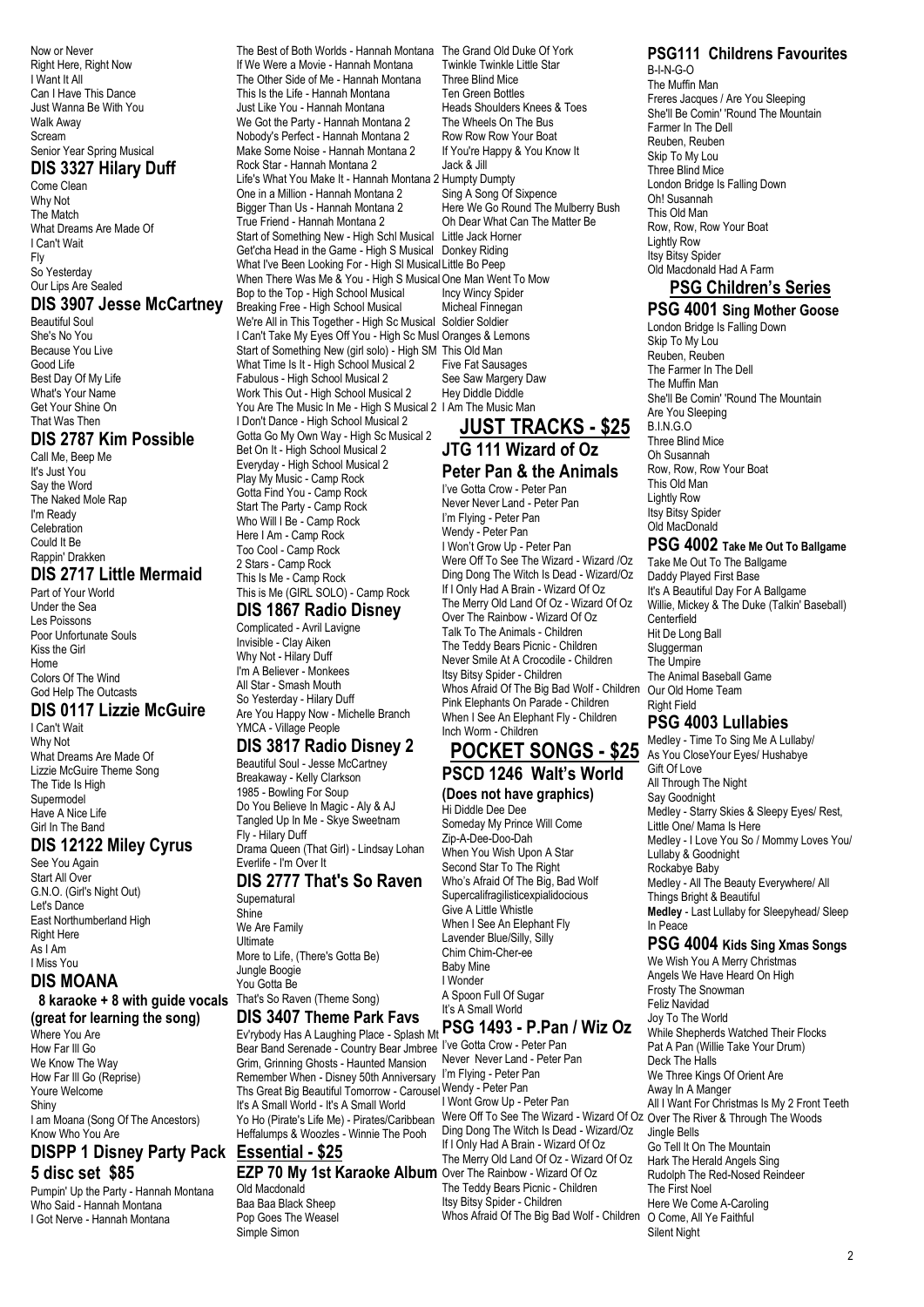Good Christian Men, Rejoice It Came Upon A Midnight Clear Santa Claus Is Coming To Town I'm Getting' Nuttin' For Christmas

### **PSG 4005 Wake Up Sleepyhead**

Wake Up, You Sleepyhead In The Morning One O'Clock, Two O'Clock Wet Your Whistles Tickle My Tummy Morning Mambo Our Secret Rainy Day Club Old Man Willikker Shake & Rattle Those Lazy Bones Breakfast Sure Is Hard To Beat

Ma Nishtana Adadim Hayinu Various Hin'ni Muchan Various Dayenu Various Ki-lo-na'eh Various Adir Hu Various Echod Mi Yodea Chad Gadya Various Hal'luya Various

## **PSG 4010 Kids Sing**

**Rodgers & Hammerstein 2** The Farmer & The Cowman - Oklahoma You'll Never Walk Alone - Carousel Happy Talk - South Pacific Getting To Know You - King & I The Sound Of Music - Sound Of Music So Long, Farewell - Sound Of Music

### **PSG 4011 I Tell You I Saw A Mouse**

Give A Little Whistle - Pinocchio I've Got No Strings - Pinocchio The Got No Surigs - Prifoccritory Rain Rain Go Away<br>Heigh-Ho - Snow White & The Seven Dwarfs Teddy Bears Picnic Whistle While You Work - Snow White With A Smile & A Song - Snow White Zip-A-Dee-Doo-Dah - Song Of The South The Mickey Mouse March - Mickey Mouse

### **PSG 4012 Let's Talk To The**

**Animals At The Zoo** Who's Afraid Of The Big Bad Wolf Pink Elephants On Parade The Teddy Bear's Picnic The Inch Worm When I See An Elephant Fly Talk To The Animals Never Smile At A Crocodile Itsy Bitsy Spider

### **PSG 5974D Phineas & Ferb**

Gitchee Gitchee Goo Extended Version Backyard Beach SIMP Little Brothers EVIL BOYS Ain't Got Rhythm He's a Bully You Snuck Your Way Right Into My Hear

Don't Stop Believing Alone Bust Your Windows Defying Gravity Halo/Walking On Sunshine Keep Holding On No Air Somebody To Love Take A Bow You Keep Me Hanging On **PSG 6193 Glee 2 disc set - \$30** Take A Hint

Hello - Glee Lean On Me - Glee Like A Virgin - Glee Like A Prayer - Glee Faithfully - Glee I'll Stand By You - Glee True Colors - Glee

Don't Rain On My Parade - Glee My Life Would Suck Without You - Glee One – Glee

### **SBI Note: The price is the number after the / in the disc id. SBI610/20 Bob The Builder**

Blonde Haired Gal Hard Hat (Wendy's Song) Don't Rain On My Parade - Lea Michele Can We Fix It Crocodile Rock Mambo No 5 Right Tool For The Job Super Spud

### **SBI619/25 Childrens Medleys**

**PSG 4006 Passover Songs For Kids** Grand Old Duke York/ Incey Wincey Spider Goosey Gander/Ba Black Sheep/Mary Lamb Hey Diddle/Rock A Bye Baby/Little Boy Blue Hickory Dickory Dock/ Here We Go Round Pussycat Pussycat/Farmer Dell/Old McDonld **SFGD 64 Glee Cast 2 \$25** Ride A C Horse/ Bobby Shaftoe/ Ynk Doodle Empire State Of Mind - Glee Cast See Saw Marjory Daw/ Pop Goes Weasel 10 Little Indians/ Muffin Man/ London Bridge Gives You Hell - Lea Michele This Old Man/Twinkle Little Star/Ding Dong Hello Goodbye - Glee Cast

### **SBI620/25 Children's Songs** | Wanna Hold Yr Hand - Chris Colfer

Bingo C Is For Cookie Funny Little Bunny With Powder Puff Tail I Hear Thunder Old Grey Mare On Top Of Old Smokey Dance To Your Daddy How Much Is That Doggy In The Window I Had A Little Nut Tree Little Jack Horner Little Miss Muffet Oh Christmas Tree<br>Rain Rain Go Away Teddy Bears Picnic The Animals Went In Two By Two This Old Man (Knick Knack Paddy Whack)

### Three Little Kittens **SBI858/20 Frozen**

Do U Wnt Build A Snowman - Krisn & Agatha This Is Me - Camp Rock For The 1st Time In Forever - Kristen & Idina Ugly Bug Ball - Summer Magic Let It Go - Demi Lovato Let It Go - Idina Menzel

### **SBI1172/25 Disney Hits 2 mpx**

A Whole New World (Aladdin) Arabian Nights Beauty & The Beast Can You Feel The Love Tonight Circle Of Life For The First Time In Forever Let It Go Proud Of Your Boy Stick To The Status Quo Strangers Like Me Supercalifragilisticexpialidocious Two Worlds Under The Sea Were All In This Together

### **PSG 6188 Glee 2 disc set - \$30 SBI1183/25 Bob Builder 2 mpx** Who Let The Dogs Outs - Baha Men

Blonde Haired Gal In Hard Hat (Wendy Sng) Mambo No 5 Right Tool For The Job Super Spud

### **& Victoria Justice**

#### Freak The Freak Out Make It In America Make It Shine

What I've Been Looking For

### **SUNFLY**

**SF6B41 High School Mus-\$20** Lucky - Britney Spears Breaking Free **Everyday** We're All In This Together

What Time Is It Gotta Go My Own Way

### **SFGD 63 Glee \$25**

Dt Stop Believing - Cry Monteith, Lea Michel Halo Walking On Sunshine - Glee Girls Bust Your Windows - Amber Riley It's My Life (Confessions Part 2) - Glee Boys Gold Digger - Matthew Morrisn, Amber Riley Jump - Glee Cast Keep Holding On - Glee Cast You Keep Me Hanging On - Dianna Argon True Colours - Jenna Ushkowitz Like A Prayer - Glee Cast Borderline Open Your Heart - Cory & Lea Express Yourself - Glee Girls Total Eclipse Of The Heart - Lea Michele Alone - Kristin Chenoweth, Matthew Morrisn

Forget You - Gwyneth Paltrow Lean On Me - Glee Cast Like A Virgin - Glee Cast No Air - Lea Michele & Cory Monteith One Love/People Get Rdy - Salling& McH Poker Face - Lea Michele & Idina Menzel Singing In Rain/Umbrella - Morrisn & Pltrow Somebody To Love - Glee Cast Take A Bow - Glee Girls Teenage Dream - Glee Boys Toxic - Heather Morris & Lea Michele & MM Vogue - Jane Lynch

### **SFWS227 Disney**

Cruella De Vil - 101 Dalmations He's A Tramp - Lady & The Tramp If I Didn't Have You - Monsters Inc Little April Showers - Bambi Soundtrack That's How You Know - Enchanted Sndtrack The Bare Necessities - Jungle Book The Time Of Your Life - A Bug's Life

Where The Dream Takes You - Atlantis Your Heart Will Lead You Home - Tigger

### **VOCAL STAR VSKIDS - Kids - \$60**

**7 disc set** Make You Feel My Love - Adele Whole New World - Aladdin Friend Like Me - Aladdin One Jump Ahead - Aladdin Fascination - Alphabeat Lets Get Ready To Rumble - Ant & Dec Barbie Girl - Aqua One Last Time - Ariana Grande Everybody Wants To Be A Cat - Aristocats BINGO - BINGO

**SBI1760/20 Victorious Cast** Beside The Seaside - Beside The Seaside Twist & Shout - Beatles Beauty & The Beast - Beauty & The Beast Be Our Guest - Beauty & The Beast Belle - Beauty & The Beast I Got A Feeling - Black Eyed Peas Do The Conga - Black Lace I Am The Music Man - Black Lace Can We Fix It - Bob The Builder Mambo No 5 - Bob The Builder Itsy Bitsy Teeny Weeny Yellow Polka Dot Bikini - Bombalurina Monster Mash - Boris Pickett The Lazy Song - Bruno Mars Uptown Funk - Bruno Mars Thunderbirds Are Go - Busted Havana - Camila Cabello

Call Me Maybe - Carly Rae Jepsen Witch Doctor - Cartoons Everybody Sing This Song - Cartoons Chitty Chitty Bang Bang - Chitty Chitty Bang Bibbidi Bobbidi Boo - Cinderella Girls Just Want To Have Fun - Cyndi Lauper Cha Cha Slide - DJ Casper Oops Upside Your Head - DJ Casper Hey Baby - Dj Otzi Cake By The Ocean - DNCE Thinking Out Loud - Ed Sheeran Castle On The Hill - Ed Sheeran Big When I Was Little - Eliza Doolittle How Long Will I Love You - Ellie Goulding Can You Feel The Love Tonight - Elton John Your Song - Elton John Over The Rainbow - Eva Cassidy Fast Food Song - Fast Food Rockers Aquarius & Let Sunshine In (Hair) - Fifth Dim Do You Want To Build A Snowman - Frozen Fixer Upper - Frozen For The First Time In Forever - Frozen In Summer - Frozen Let It Go - Frozen Making Today A Perfect Day - Frozen Fever Ooh Aah Just A Little Bit - Gina G Lean On Me - Glee Cast Going To The Zoo - Going To The Zoo We Go Together - Grease Summer Nights - Grease Sign Of The Times - Harry Styles Head Shoulders Knees & Toes Hokey Cokey - Hokey Cokey If Youre Happy & You Know It I'm A Little Teapot - Im A Little Teapot Blame It On The Boogie - Jackson 5 Hold Back The River - James Bay Jelly On A Plate - Jelly On A Plate Everybody In Love - JLS Bare Necessities - Jungle Book Colonel Hathis March - Jungle Book I Wanna Be Like You - Jungle Book Love Yourself - Justin Bieber Boyfriend - Justin Bieber Baby - Justin Bieber The Locomotion - Kylie Minogue Just Dance - Lady Gaga The Ketchup Song - Las Ketchup Hakuna Matata - Lion King Part Of Your World - Little Mermaid Under The Sea - Little Mermaid Black Magic - Little Mix Shout Out To My Ex - Little Mix DNA - Little Mix Move - Little Mix London Bridge - London Bridge Macarena - Los Del Rio Despacito - Luis Fonsi Valerie - Mark Ronson & Amy Winehouse Mary Had A Little Lamb Lets Go Fly A Kite - Mary Poppins Supercalifragilisticexpialidocious - Mary Pop Feed The Birds - Mary Poppins No - Meghan Trainor All About That Bass - Meghan Trainor Rockin' Robin - Michael Jackson Adore You - Miley Cyrus Wrecking Ball - Miley Cyrus The Climb - Miley Cyrus Slow Hands - Niall Horan Old Macdonald - Old Macdonald Dance With Me Tonight - Olly Murs Dear Darling - Olly Murs Heart Skips A Beat - Olly Murs Cheerleader - OMI Best Song Ever - One Direction Little Things - One Direction The Story Of My Life - One Direction History - One Direction One Finger One Thumb One Potato Two Potato Hey Ya - Outkast

Only Love Can Hurt Like This - Paloma Faith